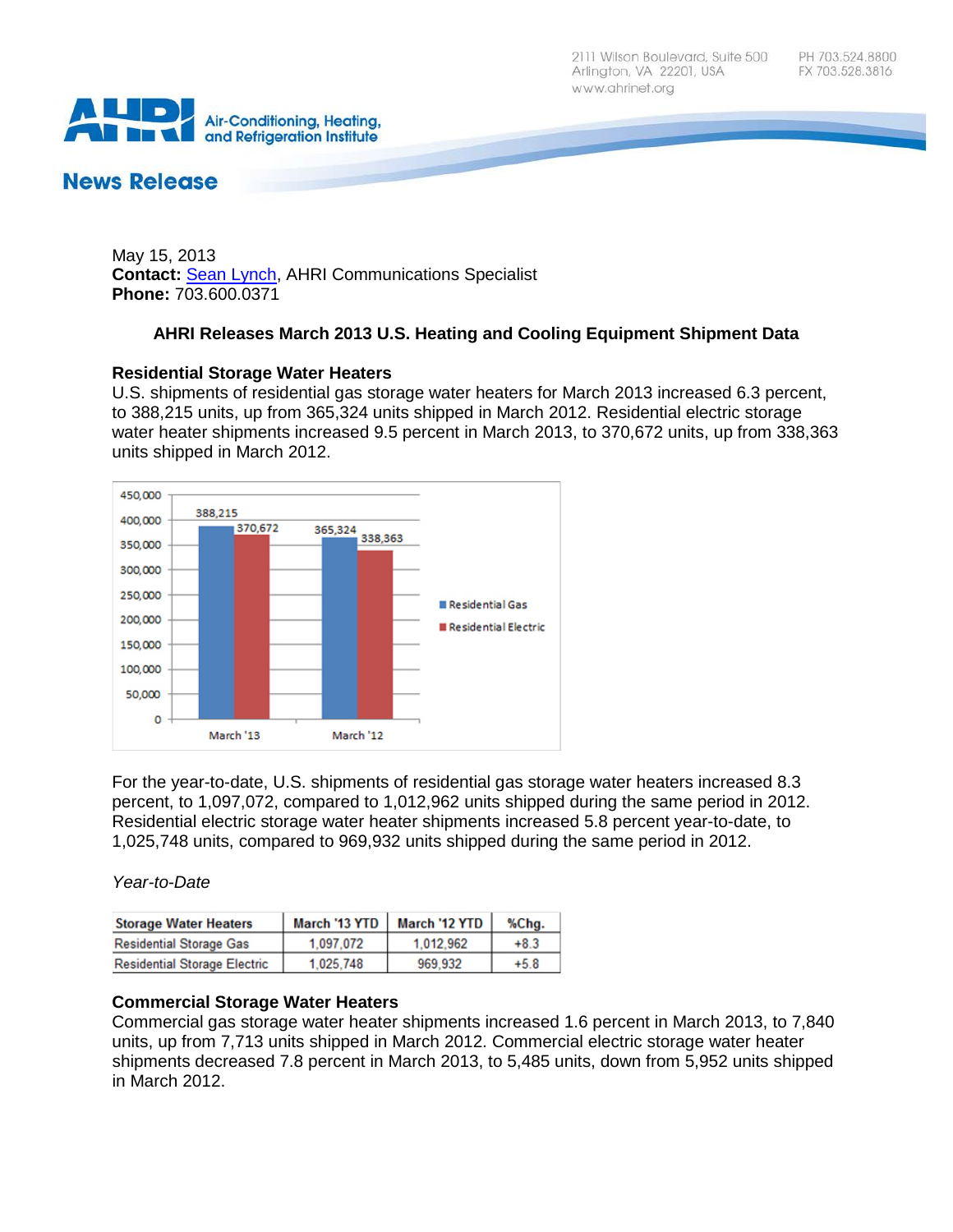

Year-to-date U.S. shipments of commercial gas storage water heaters increased 18.9 percent, to 24,508 units, compared with 20,610 units shipped during the same period in 2012. Year-todate commercial electric storage water heater shipments increased 2.8 percent to 16,151 units, up from 15,707 units shipped during the same period in 2012.

#### *Year-to-Date*

| <b>Storage Water Heaters</b>       | March '13 YTD March '12 YTD |        | %Chg.   |
|------------------------------------|-----------------------------|--------|---------|
| <b>Commercial Storage Gas</b>      | 24.508                      | 20.610 | $+18.9$ |
| <b>Commercial Storage Electric</b> | 16.151                      | 15.707 | $+2.8$  |

#### **Warm Air Furnaces**

U.S. shipments of gas warm air furnaces for March 2013 increased 22.9 percent, to 199,496 units, up from 162,335 units shipped in March 2012. Oil warm air furnace shipments increased 9 percent, to 2,082 units in March 2013, up from 1,910 units shipped in March 2012.

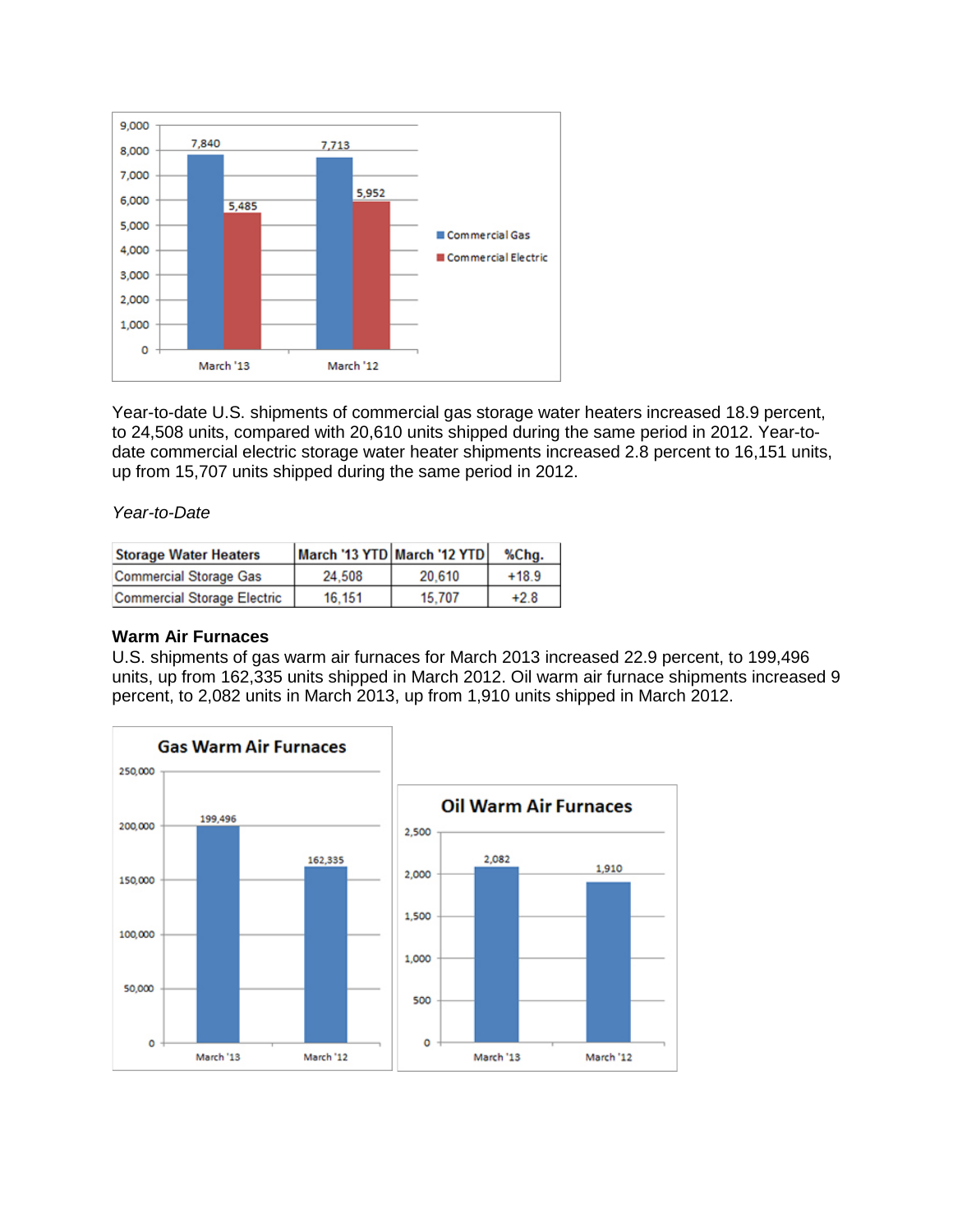Year-to-date U.S. shipments of gas warm air furnaces increased 24.7 percent, to 541,735 units, compared with 434,354 units shipped during the same period in 2012. Year-to-date U.S. shipments of oil warm air furnaces decreased 8.1 percent to 7,137, compared with 7,765 units shipped during the same period in 2012.

*Year-to-Date*

|                              |         | March '13 YTD   March '12 YTD | % Chg. |
|------------------------------|---------|-------------------------------|--------|
| <b>Gas Warm Air Furnaces</b> | 541.735 | 434.354                       | +24.7  |
| <b>Oil Warm Air Furnaces</b> | .137    | 765                           | $-8.1$ |

#### **Central Air Conditioners and Air-Source Heat Pumps**

U.S. shipments of central air conditioners and air-source heat pumps totaled 570,434 units in March 2013, up .6 percent from 567,247 units shipped in March 2012. U.S. shipments of air conditioners decreased 4.3 percent, to 378,608 units, down from 395,770 units shipped in March 2012. U.S. shipments of air-source heat pumps increased 11.9 percent, to 191,826 units, up from 171,477 units shipped in March 2012.



Year-to-date combined shipments of central air conditioners and air-source heat pumps increased 9.8 percent, to 1,229,247 units, up from 1,119,944 units shipped in March 2012. Year-to-date shipments of central air conditioners increased 6.9 percent, to 789,588 units, up from 738,740 units shipped during the same period in 2012. The year-to-date total for heat pump shipments increased 15.3 percent, to 439,659 units, up from 381,204 units shipped during the same period in 2012.

*Year-to-Date*

|                               | March '13 YTD March '12 YTD |           | % Cha.  |
|-------------------------------|-----------------------------|-----------|---------|
| Air Conditioners & Heat Pumps | 1.229.247                   | 1.119.944 | $+9.8$  |
| <b>Air Conditioners Only</b>  | 789.588                     | 738,740   | $+6.9$  |
| <b>Heat Pumps Only</b>        | 439,659                     | 381.204   | $+15.3$ |